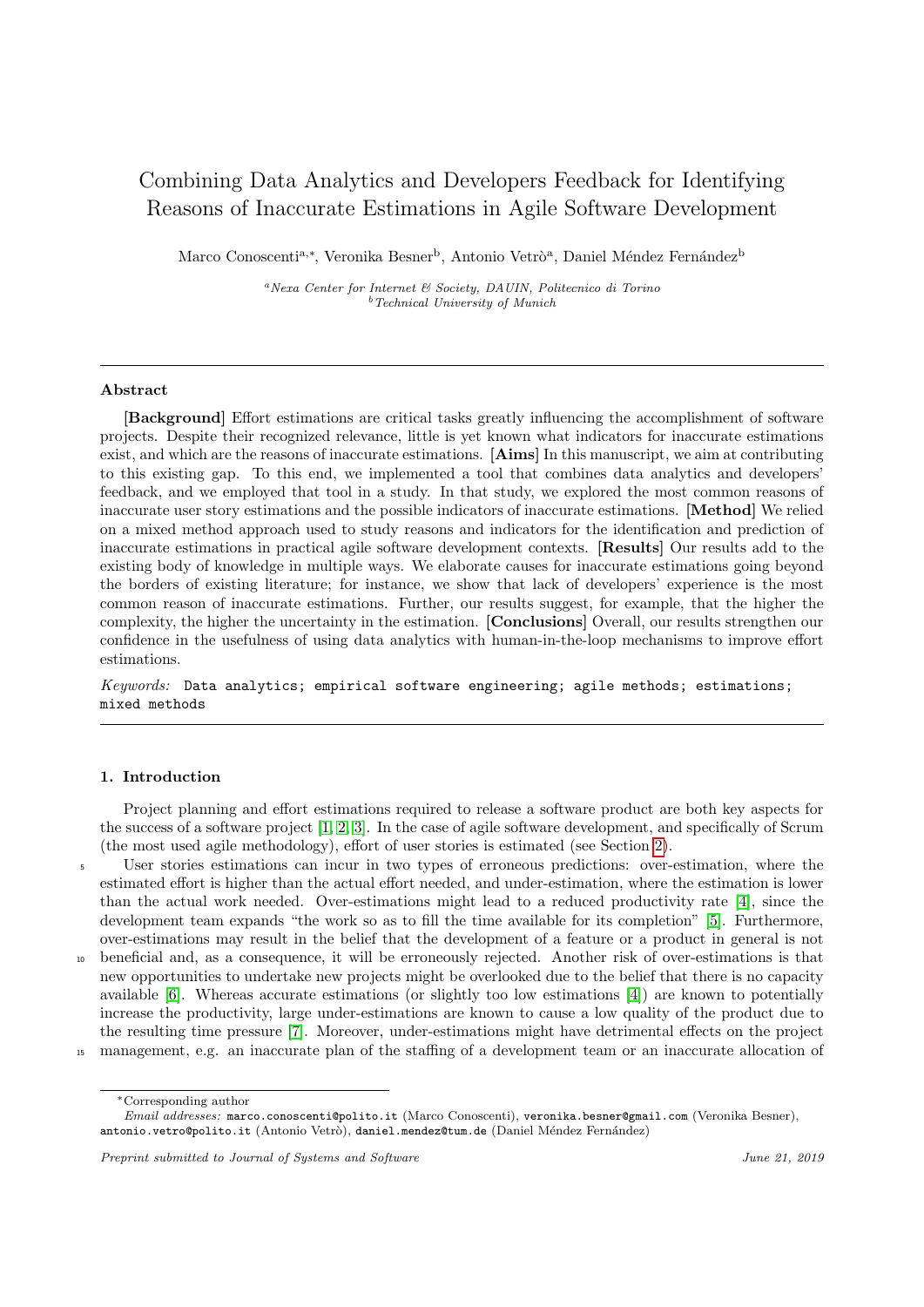resources. These effects are often hard to handle; for instance, it may take time and skills to render the added staff beneficial and productive [\[6\]](#page-14-5).

Despite its importance, a measurement-based approach for the improvement of the estimation process is neither a common practice in industry nor is it a practice widely and thoroughly investigated in academic

- 
- <sup>20</sup> research: in the 9th Annual State of Agile Survey conducted by VersiOne [\[8\]](#page-14-7), it was shown that, among the 70% of the respondents that use Scrum or one of its variations for agile software development, only 19% of them use a metric that tracks estimation accuracy; moreover, a systematic literature review [\[9\]](#page-14-8) showed that out of 304 relevant papers published in 76 journals, only 8 papers focused on the effort estimation process and were supported by case studies.
- <sup>25</sup> We addressed this issue in a recent work [\[10\]](#page-14-9) where we combined software project data analytics with elicitation of software development teams' feedback, and based on the validated results, we revised the estimation process and tracked improvements (motivations and foundations of that work are introduced in prior work [\[11\]](#page-14-10)).

In the study we report on in the paper at hands, we engineered the mixed analysis method experimented

- <sup>30</sup> in the previous study, and we built an interactive visualization tool which is able to show actual and estimated efforts of the user stories, display the inaccurate ones and it allows developers to leave feedback on the reasons that caused inaccurate estimations. That way, we were able to identify the most common reasons of inaccurate estimations. In addition, by combining the developers feedback with user stories data, we found possible indicators of inaccurate estimations. The study was conducted at a German company
- which develops web applications with agile methodologies: we analyzed data from three projects.
	- Our main contributions presented in this manuscript are:
	- 1. An interactive visualization tool which combines software project data analytics with a developer team's feedback to detect inaccurate estimations and identify their most common reasons.
- 2. Identification of the most common reasons of inaccurate estimates. Relying on the developers' feedback <sup>40</sup> collected in the visualization tool, the most common reason of inaccurate estimations was lack of experience of the developers involved in the user story.
	- 3. Identification of possible indicators of inaccurate estimations. Two of these indicators are: (i) user story size, in particular, the greater the user story is, the higher the probability to inaccurately estimate it, and (ii) the presence of links of the user story to other user stories. To understand whether the
- found indicators may be reliable indicators of inaccurate estimations, we implemented a naive Bayes classifier which uses the indicators to predict inaccurate estimations.

The paper is structured as follows. In Section [2,](#page-1-0) we provide the background of our research. Section [3](#page-2-0) presents goal and research questions of our study. In Section [4,](#page-3-0) we provide details on the German company in which the study is conducted. In Section [5,](#page-4-0) we present the interactive visualization tool we developed.

<sup>50</sup> In Section [6,](#page-7-0) we present the implementation of the Bayes classifier. In Section [7,](#page-7-1) we show the study results and discuss the limitations in Section [8.](#page-13-0) Finally, we conclude our results in Section [9.](#page-13-1)

# <span id="page-1-0"></span>2. Background

In this Section, we provide an overview of the most important concepts on which we rely in this manuscript.

# <sup>55</sup> 2.1. Agile Software Development and Scrum

Agile software development is an iterative and incremental development approach. At the end of each iteration, a functional subset of the software product is fully tested and released. Hence, all steps of the development process (requirement analysis, planning, design, implementation, testing and deployment) are performed in each iteration to develop a subset of the software.

<sup>60</sup> As of today, Scrum is the most adopted agile methodology [\[8\]](#page-14-7). In Scrum, iterations are performed in time-boxed sprints, typically encompassing one to four weeks. In Scrum, the role of a Product Owner defines the responsibility for identifying product features, translating them into a prioritized feature list and continually re-prioritizing and refining this list as user needs, business or technical constraints evolve. The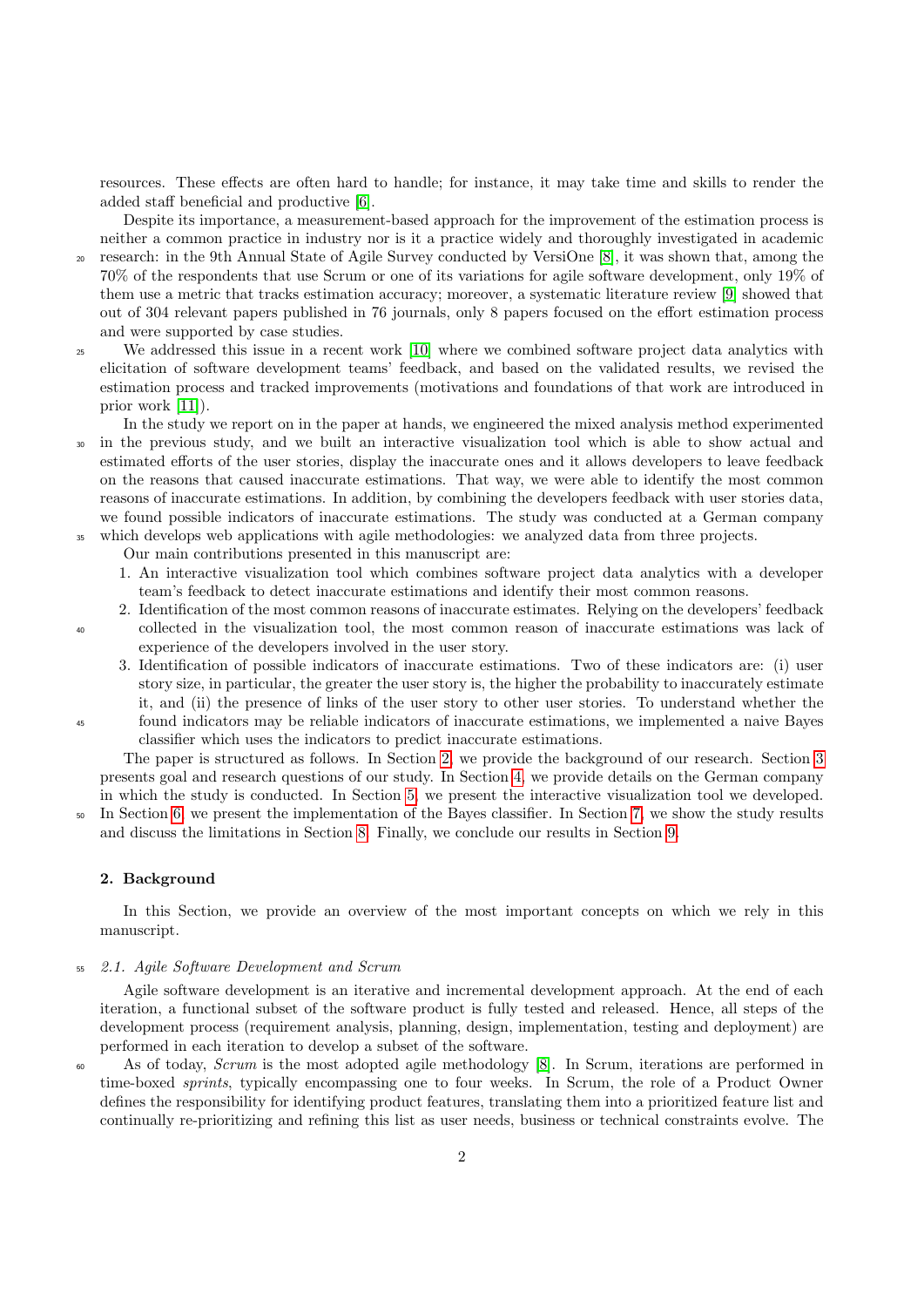Development Team deals with the actual development of the product via shared functions and responsibilities <sup>65</sup> (e.g. implementation as well as quality assurance). The Scrum Master does whatever is in her power to help the team to be successful and ensures that it stays productive and learning.

## 2.2. User Stories

In Scrum, a *user story* is a description of a functionality of the software to be implemented, usually required by the user.

<sup>70</sup> The format of user stories is "concise, clear descriptions of the functionality in terms of its value to the end user of the product"[\[12\]](#page-14-11). While there is no fixed standard for the syntax of user stories, one common technique is the following template: "As a *[type of user]*, I want *[some goal]* so that *[some reason]*" [\[13\]](#page-14-12). The main benefits of defining a user story in this form is that it helps understanding the user's position and avoid developing a functionality which does not reflect the expectations of the user. In this paper, we will  $\tau_5$  refer to a slight variation: "As a *[role]* I want to *[activity]* so that *[business value]*", which better reflects the study context (a company) by focusing on business value.

In each sprint, one or more user stories are implemented  $<sup>1</sup>$  $<sup>1</sup>$  $<sup>1</sup>$ . Some user stories are too large or come with</sup>

too much uncertainty to be implemented in a sprint. These stories are called epics and usually are divided into smaller user stories.

# <sup>80</sup> 2.3. User Story Estimation

A common practice in the planning phase of each sprint is that the effort to realize each user story of that sprint is estimated. Please note that some companies, instead, estimate at task level, i.e. at a lower level than that of a user stories which may have been estimated upfront, e.g., when the project starts. Ideally, however, the estimation covers all parts required to complete the estimated story; that is, not only <sup>85</sup> the implementation effort, but also the testing and integration effort are considered.

At the company in which we conducted the study at hands, two estimation units are used: story points and t-shirt sizes. Story points describe the size of a user story with a number belonging to the Fibonacci series. T-shirt sizes [\[10\]](#page-14-9) use the known common categories S, M, L, XL, and XXL. Both estimation units are relative, i.e. one effort category is twice as much than the previous one. For example, the estimated <sup>90</sup> effort for a story with two points assigned should be twice as much than for a story with one point assigned.

#### <span id="page-2-0"></span>3. Goal, Research Questions and Metrics

The goal of the present study is to identify the most common reasons of inaccurate estimations of user stories and the factors which likely produces inaccurate estimates. The study is conducted by analyzing three projects developed at a German company which produces web applications (cf. Section [4](#page-3-0) for more <sup>95</sup> details on the projects and the company).

To accomplish the goal, we developed an interactive visualization tool (details in Section [5\)](#page-4-0). The tool shows actual and estimated effort of user stories. The user stories are divided into categories, according to the estimated effort required for implementing the stories. Then, using a threshold based on the mean and standard deviation of estimates in each category, we highlight the potential inaccurately estimated user <sup>100</sup> stories for each category. Such categorization is validated directly by the developers relying on a functionality that allows them to confirm the classification and, in addition, provide what they think were the reasons for

In the following, we introduce the research questions we formulated starting from the research goal.

# RQ1: Which metric is able to capture inaccurately estimated user stories?

<sup>105</sup> We want to determine which metric correctly detects inaccurate estimations. To achieve this, we validate the correctness of the metric used in the tool with feedback that the developers left while using the interactive visualization.

such inaccurate estimates (both on a closed list and on a free text box).

<span id="page-2-1"></span><sup>&</sup>lt;sup>1</sup>It can also be zero, when other task are completed - such as refactoring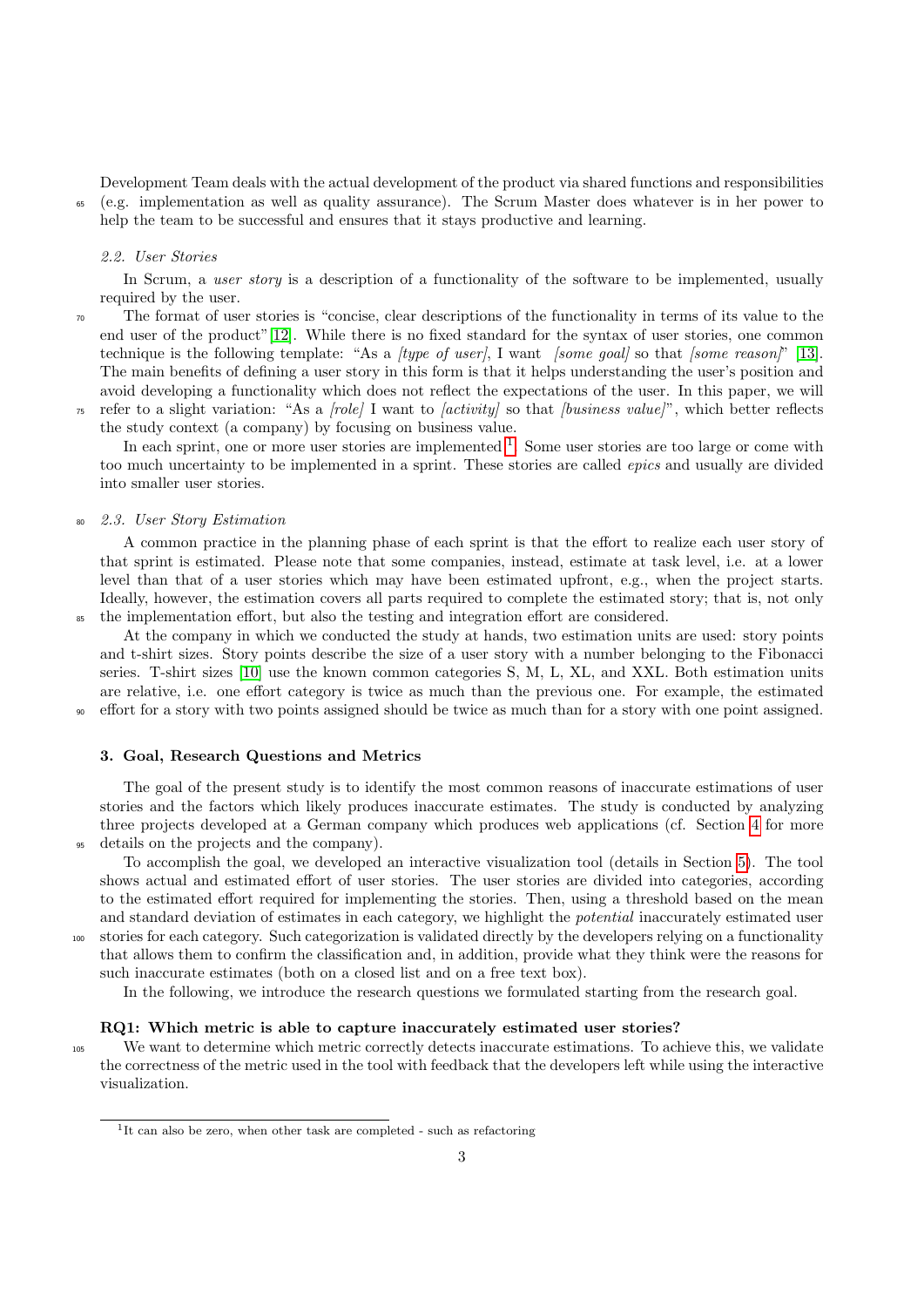Metric. To answer the question, we used as metric in the visualization tool mean and standard deviation to detect inaccurate estimations (a user story is considered as inaccurately estimated if its implementation <sup>110</sup> effort is one standard deviation higher/lower than the mean of the efforts of the other user stories in the same category). We then compared the results obtained with those obtained used a threshold based on median an interquartile range, which were used in a previous work within the same company [\[10\]](#page-14-9).

RQ2: What are the most common reasons for under- and over-estimations?

We collect the most common reasons for under and for over-estimations in the tool by providing the <sup>115</sup> developers a check box list with common reasons as well as a free text field for letting them explain additional reasons. We analyze the findings and derive the most common reasons for inaccurate estimations in the three projects involved in the study.

Metric. We used as metric the number of occurrences of reasons of inaccurate estimations provided by the developers.

# 120 RQ3: What are the possible indicators of inaccurate estimates?

We want to analyze whether there exists certain data that is known before a story is estimated and implemented, which serves as indicator for a possible inaccurate estimation or increases/decreases the chance that a story is inaccurately estimated. We identified several possible indicators, which we call herein "influence factors", that we check for correlations with inaccurate estimations. In the following, the possible influence <sup>125</sup> factors we analyzed in this paper are listed:

- Epic of the user story: Most stories do belong to a certain epic. In the context of the study context, an epic typically represents the implementation category the story belongs to. For example, a story can belong to the epic "Search", or "Product Details". Each epic consists of multiple different stories and most epics occur in multiple projects in the same way. We investigate whether the inaccurate <sup>130</sup> estimates are clustered with respect to the related functionality, i.e. the epic. In fact, in a previous study [\[11\]](#page-14-10), we collected initial evidence on recurring topics for user stories which correlated with inaccurate estimations and bugs in the corresponding code.
- Presence of User Acceptance Criterion (UAC): To be able to quantify when a story is done, every story should have a user acceptance criterion, which consists of measurable and testable criteria that <sup>135</sup> define when a story is completed. In practice, this criterion is sometimes missing. The underlying hypothesis is that having a UAC makes the estimation easier and thus more accurate.
- Usage of the standard user story form: We refer to that form as a textual description following the pattern "As a *[role]* I want to *[activity]* so that *[business value]*". In the study, we want to examine whether the probability that a story is inaccurately estimated is correlated with the usage (or not)of <sup>140</sup> that standard form.
	- Links to other user stories: Some stories are linked to several other stories or to other tasks. This happens if they depend on each other or regard shared functionalities (again, refer to [\[11\]](#page-14-10)). We want to examine whether stories that are linked to other stories have a higher probability to be inaccurately estimated than stories that are independent from other stories.
- <sup>145</sup> User story size: We want to examine whether the size of a story influence the estimation, and in particular, whether large user stories are more difficult to estimate than small ones.

Metric. To answer the research question, we used as metric the Pearson correlation coefficient [\[14\]](#page-14-13) computed between inaccurate estimations (identified by the developers) and the aforementioned supposed influence factors.

# <span id="page-3-0"></span><sup>150</sup> 4. Study Context

This study was conducted at a medium-sized German company consisting of approximately 70 developers that develops web applications applying agile techniques. The company is specialized in developing e-commerce systems by using the two popular content management systems TYPO3<sup>[2](#page-3-1)</sup> and Magento<sup>[3](#page-3-2)</sup>. They

- 
- 

<span id="page-3-1"></span><sup>2</sup>https://typo3.org/

<span id="page-3-2"></span><sup>3</sup>https://magento.com/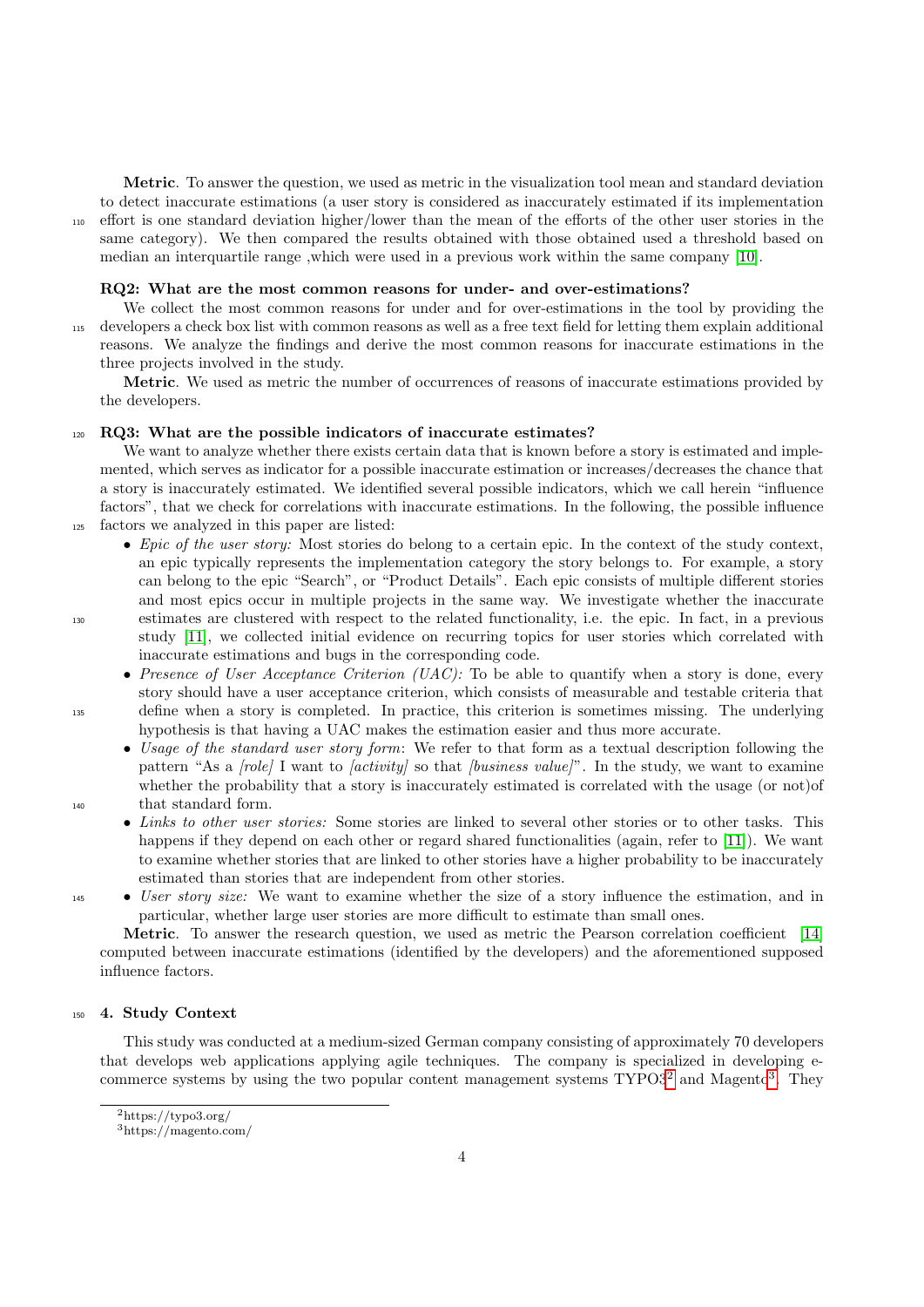have more than 17 years of experience in developing web applications: they developed more than 100 TYPO3 <sup>155</sup> and more than 40 Magento projects and are a certified partner for both frameworks.

The company started to use agile methodologies in 2011 and is now structured into agile teams, each consisting of several developers, a Scrum Master, and a Product Owner. These teams work mainly selforganized and can also decide if they prefer working with Scrum or other agile methods like Kanban. As the purpose of the study is to compare estimated effort with actual effort, we focused on the projects using <sup>160</sup> Scrum because we need projects where the teams perform estimations.

The company uses the project management software  $JIRA<sup>4</sup>$  $JIRA<sup>4</sup>$  $JIRA<sup>4</sup>$  and the extension for agile environment "JIRA agile" to plan its projects, manage the work, and log the time the developers work on certain tasks. If a team develops with Scrum, they can log the story point values they estimated in a sprint planning meeting directly to the corresponding user stories in the tool. All the relevant data needed to compare the <sup>165</sup> estimated effort of one user story with the actually needed implementation effort for that story can therefore

be retrieved directly from JIRA. Furthermore, the interactive visualization we developed is embedded directly into JIRA to enable convenient usability and real-time adjustments.

The present study was mainly conducted in a secondary office of the company, where one team with seven members is located; therefore, most of the research was done in collaboration with this team. The <sup>170</sup> study analyzes three projects developed by the company. The details of the projects are described in the following.

# 4.1. Project 1

In Project 1, an online shop was developed with Magento. The developer team consisted of three backend developers, an external front-end developer, a part-time working student, a Product Owner, and a Scrum <sup>175</sup> Master; however, only two back-end developers were present most of the time. The team developed with Scrum in weekly iterations and used T-shirt sizes for estimating the user stories. This is the only project where the authors of this study accompanied the Scrum team during the complete course of the project and the questions about inaccurate estimations were mainly answered directly after implementation. Stories in this project were completed in two months, and we analyzed all of them: in total we looked at 43 estimated <sup>180</sup> and completed user stories.

# 4.2. Project 2

Project 2 was developed by the same developers as Project 1 and additionally by an internal front-end developer, who left during the course of the project. Also for Project 2 T-shirt size were used a estimation unit. The project took over a year, but we analyzed user stories taken in a time frame of three months at <sup>185</sup> the middle of the project. We did not use stories preceding that period because the team did not remember many details about the implementation of user stories.. In total, we looked at 30 stories of this project.

# 4.3. Project 3

Project 3 was based on TYPO3. The team consisted of four developers and the project was conducted with Scrum and a variation of it. We analyzed user stories collected during three months at the middle of <sup>190</sup> the project, in total 51 user stories. The main difference with respect the previous two projects is the usage of story points as estimation unit in Project 3. As our tool has been programmed to accept all kinds of estimation values this was not a problem, but it has to be considered when comparing the results of the analysis of the different projects.

# <span id="page-4-0"></span>5. The Interactive Visualization Tool

<sup>195</sup> We developed an interactive visualization tool to show actual and estimated efforts for the user stories in the analyzed projects and that suggests which stories were inaccurately estimated. Such stories are then validated by the developers themselves, who can also indicate the motivations for under and over-estimations.

<span id="page-4-1"></span><sup>4</sup>https://www.atlassian.com/software/jira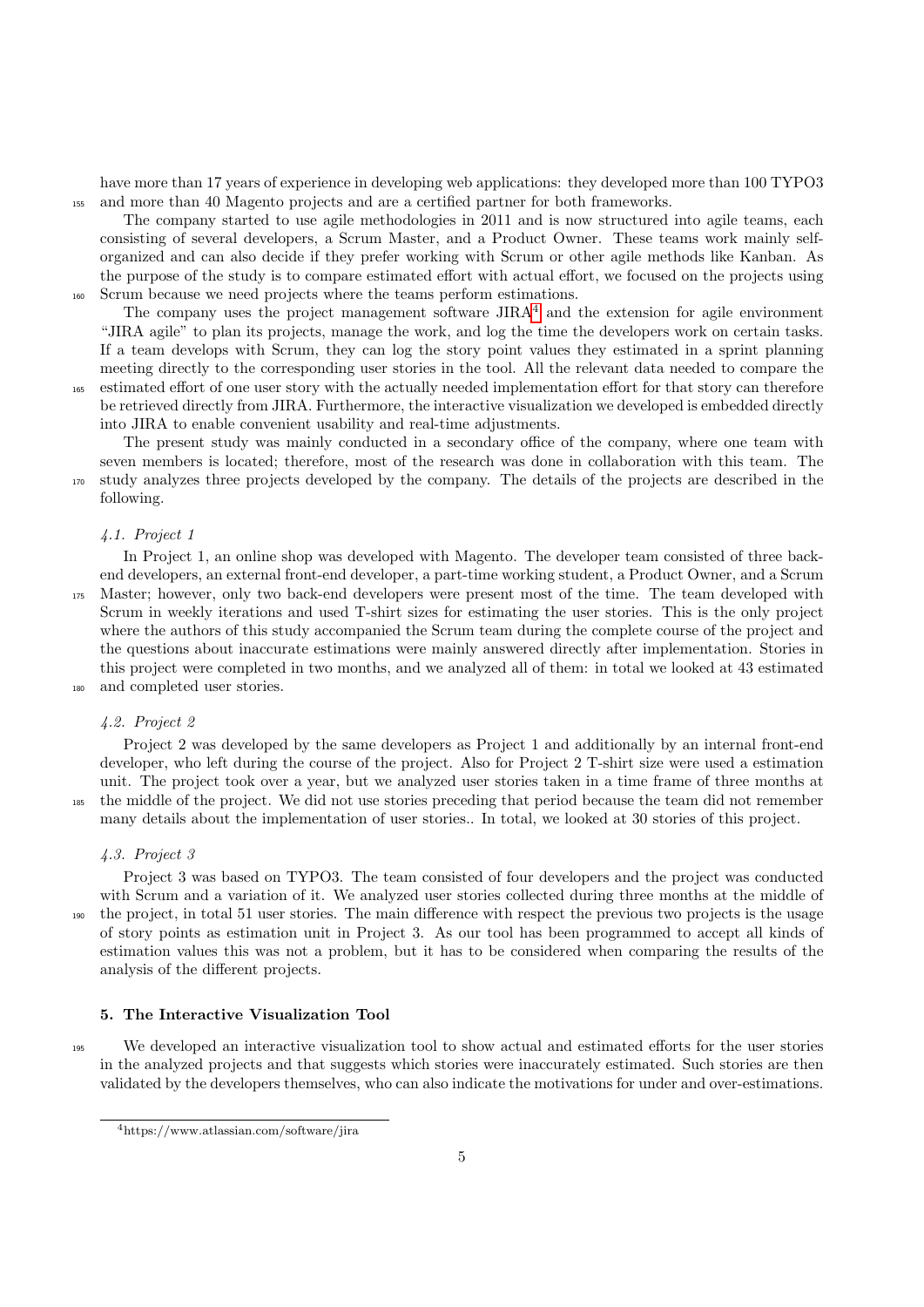#### <span id="page-5-1"></span>5.1. The Visualization

The integration into the JIRA environment was a requirement for the tool. The reasons were that <sup>200</sup> developers can use it locally (as long as there is an internet connection) while ensuring access control via the JIRA environment, thus, protecting project-specific sensible information. Further, all links to user stories work without an additional authorization process, the visualization works with real-time data, which does not need to be exported first, and if anyone makes a change, it is displayed right away when refreshing the page. <sup>205</sup> We have chosen to implement the visualization as a gadget, which can be placed on any dashboard in

JIRA. The advantage we see in this solution is that we perceive it as flexible to use: one can, for example, choose to show the gadget on the whole screen to get a good overview or one can use only half of the screen for the visualization gadget. Then, one can put another gadget with informative information on the other half of the dashboard to be able to compare data of the interactive visualization with other data or <sup>210</sup> documents. The gadget is embedded in a JIRA plugin. This makes it possible that every JIRA user in the

<span id="page-5-0"></span>

Figure 1: The visualization: actual and estimated effort of user stories.

In Figure [1,](#page-5-0) we show such an exemplary visualization. Each small green point represents a single user story and the larger green points represent clusters of two or more user stories. The x-axis values correspond to the estimation values of each user story. In our case, the estimation values 1, 2, 3, 4, 5 correspond to each <sup>215</sup> T-shirt size estimation category S, M, L, XL, XXL, because JIRA only supports estimating with numerical values. The y-axis represents the actually needed effort to complete each user story, expressed in hours. This effort combines all kinds of effort booked on that story (implementation, testing, etc.). The coordinates of each green point on the grid therefore represents the story estimation value in relation to the actual effort needed to complete that story.

<sup>220</sup> In addition, for each of the five estimation categories, we show mean and standard deviation of the

are error bars that use standard deviation. Mean 
$$
\overline{E}
$$
 and standard deviation  $\sigma_E$  of the implementation effort  
are calculated using the following formulas:  

$$
\overline{E} = \frac{1}{n} \sum_{i=1}^{n} e_i
$$
(1)

implementation effort of the user stories in that category. The blue points represent the means and the bars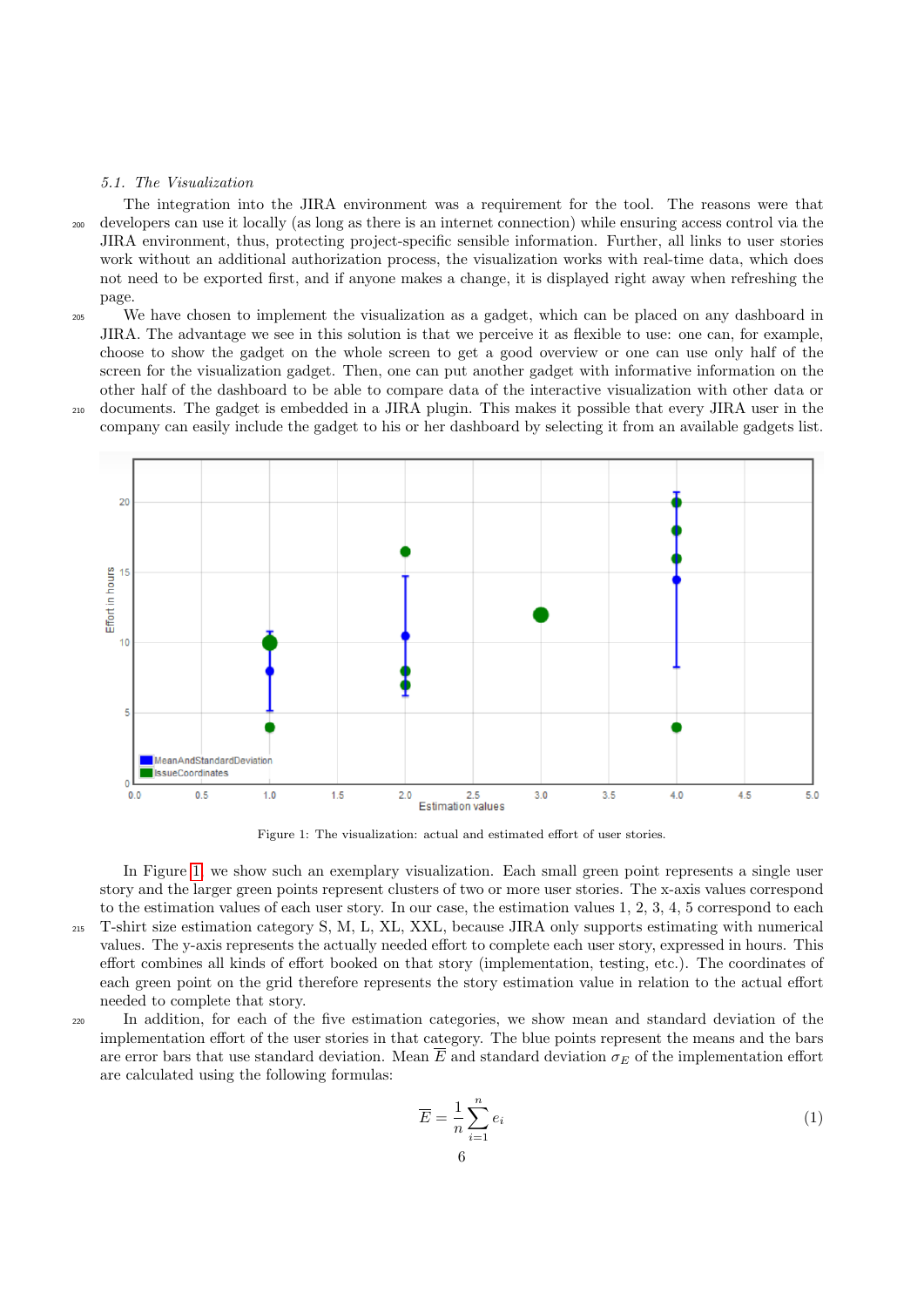$$
\sigma_E = \sqrt{\frac{1}{n} \sum_{i=1}^n (e_i - \overline{E})^2}
$$
\n(2)

where  $e_i$  is the actual implementation effort of the i-th user story in a certain estimation category, for  $i = 1, 2, ..., n$ , and n is the total number of user stories in a certain estimation category.

A user story is considered as inaccurately estimated if its implementation effort is one standard deviation higher/lower than the mean of the efforts of the other user stories in the same category. This threshold was chosen following a conservative line, starting from the results of our previous study on estimation issues with the same company [\[10\]](#page-14-9). In other words, given that every story tagged as inaccurate would be validated <sup>230</sup> by one or more developers, we preferred to have more false positive rather than getting false negatives and,

thus, missing useful data for our analysis. In a previous work within the same company [\[10\]](#page-14-9), we used median and interquartile range (IQR): such metric is not shown in the tool, but we made a comparison between the two metrics as presented in Section [7.1.](#page-8-0)

Finally, the inaccurately estimated user stories are shown as green points which lie outside the blue bar.

# <sup>235</sup> 5.2. Feedback Collection

<span id="page-6-0"></span>The tool is able to collect developers' feedback on user stories. In particular, we collect data about the estimation with two different questions. These two questions are applicable for every user story that has been estimated. At first, we want to know if the developer thinks that a certain story was inaccurately estimated and in that case, if the estimation was an under-estimation or an over-estimation. Secondly, if the

- <sup>240</sup> story was inaccurately estimated, we ask to the developers about the reasons: we provide on a check-box list the most common reasons retrieved from the literature ([\[15,](#page-14-14) [16,](#page-15-0) [17,](#page-15-1) [18,](#page-15-2) [19,](#page-15-3) [20\]](#page-15-4)), together with an "Other" check-box and a comment field, where to add explanations and also mention additional reasons. We provide the following most common reasons of inaccurate estimations among which the developers can choose:
- Understandability problems of the story: Due to understandability problems or unclear definition <sup>245</sup> of user acceptance criteria, the developers thought the story would need more or less time to be implemented. During the implementation it became clear that the desired functionality required less or more time than first thought.
	- Lack of experience: The story was inaccurately estimated because the estimating developers or the developers involved in the implementation lacked experience.

<sup>250</sup> • Inaccurately assumed (non-)standard functionality:

- In the over-estimation case: The developers thought during the estimation process they would have to implement the feature themselves, while there was a standard functionality available (for example in Magento or TYPO3) that provided exactly that feature. Therefore it took much less time to implement the feature than expected.
- $\epsilon_{255}$  In the under-estimation case: The developers thought that the desired feature could be easily resolved with a standard functionality provided by Magento or TYPO3 (or a previously developed project), but that functionality was not usable. Therefore implementation took longer than expected.
- Error with effort/estimation recording: The story was inaccurately estimated, because some <sup>260</sup> error in the effort or estimation logging occurred; for example, because developing time was erroneously booked on that user story.
- Rejection of the story: Rejection of a user story can either mean that the story did not pass the review of a second developer, or that it did not pass the review of the product owner or client, who then rejects the completion of that story. Therefore, the user story must be improved and this can <sup>265</sup> cause the whole implementation to take longer than expected.
	- Technical problems: While implementing a story, technical problems occurred that had to be resolved and were booked on that story; for example, a code refactoring activity, a maintenance task on the servers, or an adjustment of the testing system was necessary. This category captures any problems at the technical level not directly related to the functionality of the story.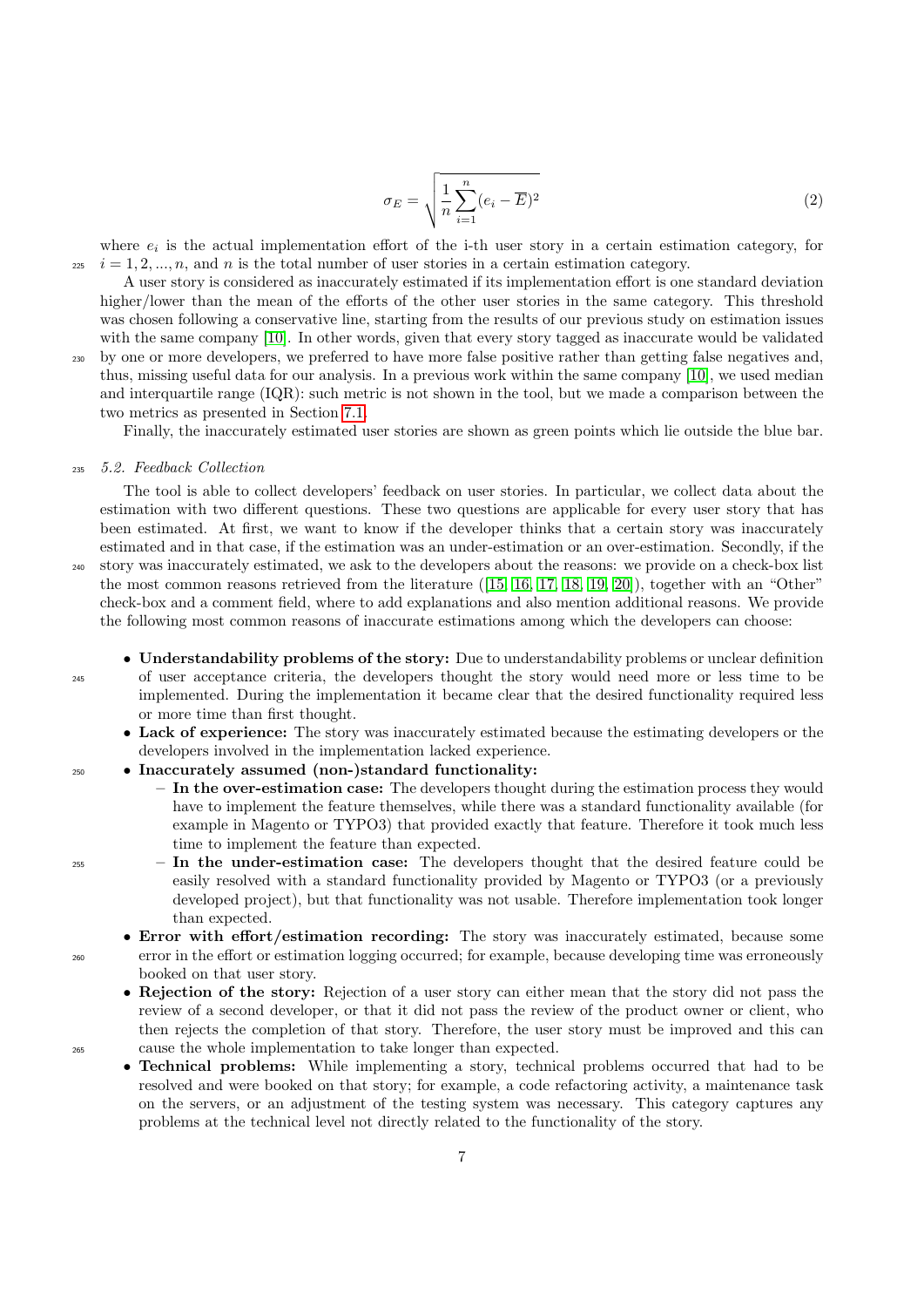$_{270}$  • Unnoticed side task: Some other feature, which was not taken into consideration when estimating the story, was implemented with the story. This may cause a greater effort than the estimated one.

#### <span id="page-7-0"></span>6. The Bayes Classifier

We implemented a naive Bayes classifier which uses influence factors (cf. Section [3\)](#page-2-0) to predict whether a user story is likely to be inaccurately estimated. The classifier is intended as a mean to test whether the <sup>275</sup> factors that are mostly related to inaccurate estimations (identified in Section [7.3\)](#page-11-0) may be possible reliable indicators of inaccurate estimations.

To create the Bayes classifier we used the data mining tool RapidMiner<sup>[5](#page-7-2)</sup>. In Figure [2,](#page-7-3) we depict the process that creates the classifier.

<span id="page-7-3"></span>

Figure 2: Implementation of a naive Bayes classifier to predict inaccurate estimations.

Only the user stories from Project 1 and Project 2 are used in this part, due to low number of data <sup>280</sup> on the possible influence factors found in Project 3. From the stories in these projects, the information provided by the developers whether the story were inaccurately estimated or not is used to label the data and to estimate the prediction accuracy of the classifier.

With a training set built in such way, we apply the "Naive Bayes" operator provided by RapidMiner to produce the prediction given an input set of user stories to be predicted. Results on the prediction <sup>285</sup> accuracy of the classifier using different sets of influence factors in the prediction mechanism are presented and discussed in Section [7.3.1.](#page-12-0)

# <span id="page-7-1"></span>7. Results and Discussion

In the following, we present the results of our study, structured according to our research questions.

<span id="page-7-2"></span> $5$ The RapidMiner tool is available at https://rapidminer.com/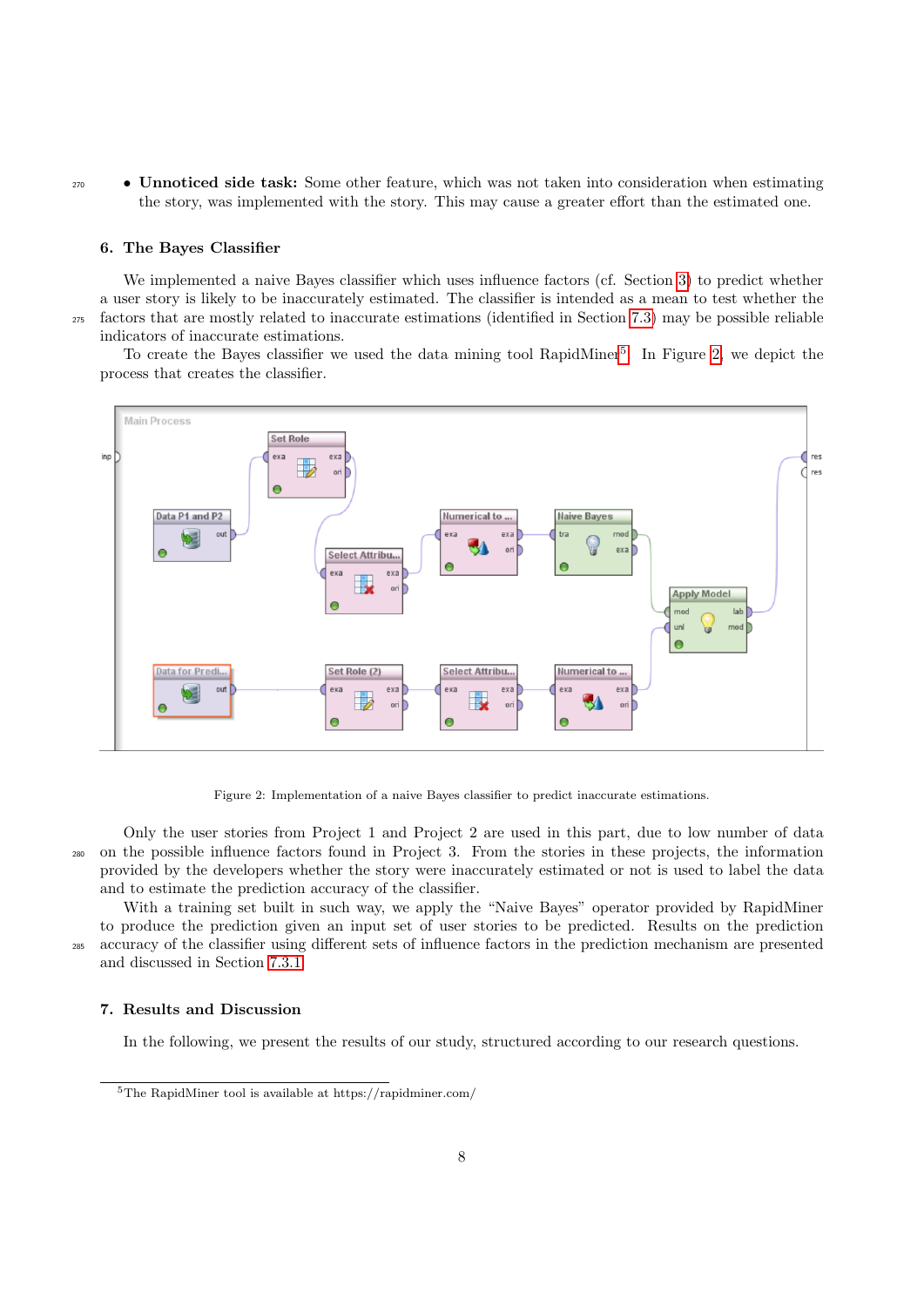# <span id="page-8-0"></span>7.1. RQ1: Which metric is able to capture inaccurately estimated user stories?

<sup>290</sup> We asked the developers to mark which stories are inaccurately estimated according to them. That way, we can determine whether the metric used by the visualization tool is able to correctly identify inaccurate estimations, and we compare it with another metric used in previous work, based on median and interquartile range.

<span id="page-8-1"></span>We provide as descriptive statistic in Table [1](#page-8-1) the mean and median of the implementation effort in each estimation category for the three projects, where we observe that the mean tends to be higher than the median.

| Metric |      | <b>Estimation category</b> |       |       |       |  |  |  |
|--------|------|----------------------------|-------|-------|-------|--|--|--|
|        | 1    | $\bf{2}$                   | 3     | 4     | 5     |  |  |  |
| Mean   | 4.38 | 9.25                       | 18.7  | 28.63 |       |  |  |  |
| Median | 3.5  | 8.6                        | 18.25 | 25.75 |       |  |  |  |
| Metric |      | <b>Estimation category</b> |       |       |       |  |  |  |
|        | 1    | $\bf{2}$                   | 3     | 4     | 5     |  |  |  |
| Mean   | 2.32 | 5.68                       | 12.92 | 36.75 | 22.08 |  |  |  |
|        |      |                            |       |       |       |  |  |  |

| $(b)$ Project 2. |  |
|------------------|--|
|                  |  |

| Metric |    |  |                                   | <b>Estimation category</b>                  |    |    |    |
|--------|----|--|-----------------------------------|---------------------------------------------|----|----|----|
|        |    |  | $0.25 \t 0.5 \t 1 \t 2 \t 3 \t 5$ |                                             | -8 | 13 | 20 |
| Mean   |    |  |                                   | 13 2.75 3.84 9.5 15 28.31 20.29 40.88 48.25 |    |    |    |
| Median | 13 |  |                                   | 2.75 3.5 8.5 13.75 22 18.75 40.86 48.25     |    |    |    |
|        |    |  |                                   |                                             |    |    |    |

(c) Project 3.

Table 1: Mean and median values of the implementation effort for each estimation category.

Table [2](#page-9-0) shows the results on the inaccurate estimations identified when using mean and standard deviation as metric (abbreviated with STD), compared with the metric based on median and interquartile range (abbreviated with IQR), and the ones marked by the developers.

<sup>300</sup> With STD, as explained in Section [5.1,](#page-5-1) a user story estimation is considered as inaccurate when the actual user story effort is a standard deviation away from the mean effort of the user stories in the same estimation category.

With IRQ, user stories which are 25% above the median and 25% below the median are considered inaccurately estimated<sup>[6](#page-8-2)</sup>.

<sup>305</sup> STD and IRQ are compared with respect to the developers' indications. It is important to note that this analysis assumes that the developer feedback is correct. In our opinion, this is a reasonable choice, since they directly worked on the projects and know well the user stories they implemented in the code.

In the case of Project 1, IQR performs slightly better than STD. It correctly detects 16 inaccurate estimations out of the 21 identified by developers, so 2 more with respect to STD. Hence, the accuracy of

<span id="page-8-2"></span><sup>6</sup>The median value separates the upper half of the data points (in our case, the estimation effort) from the bottom half. If the number of points is odd, it will equal the middle point, if the number is even, it will lie right between the two middle points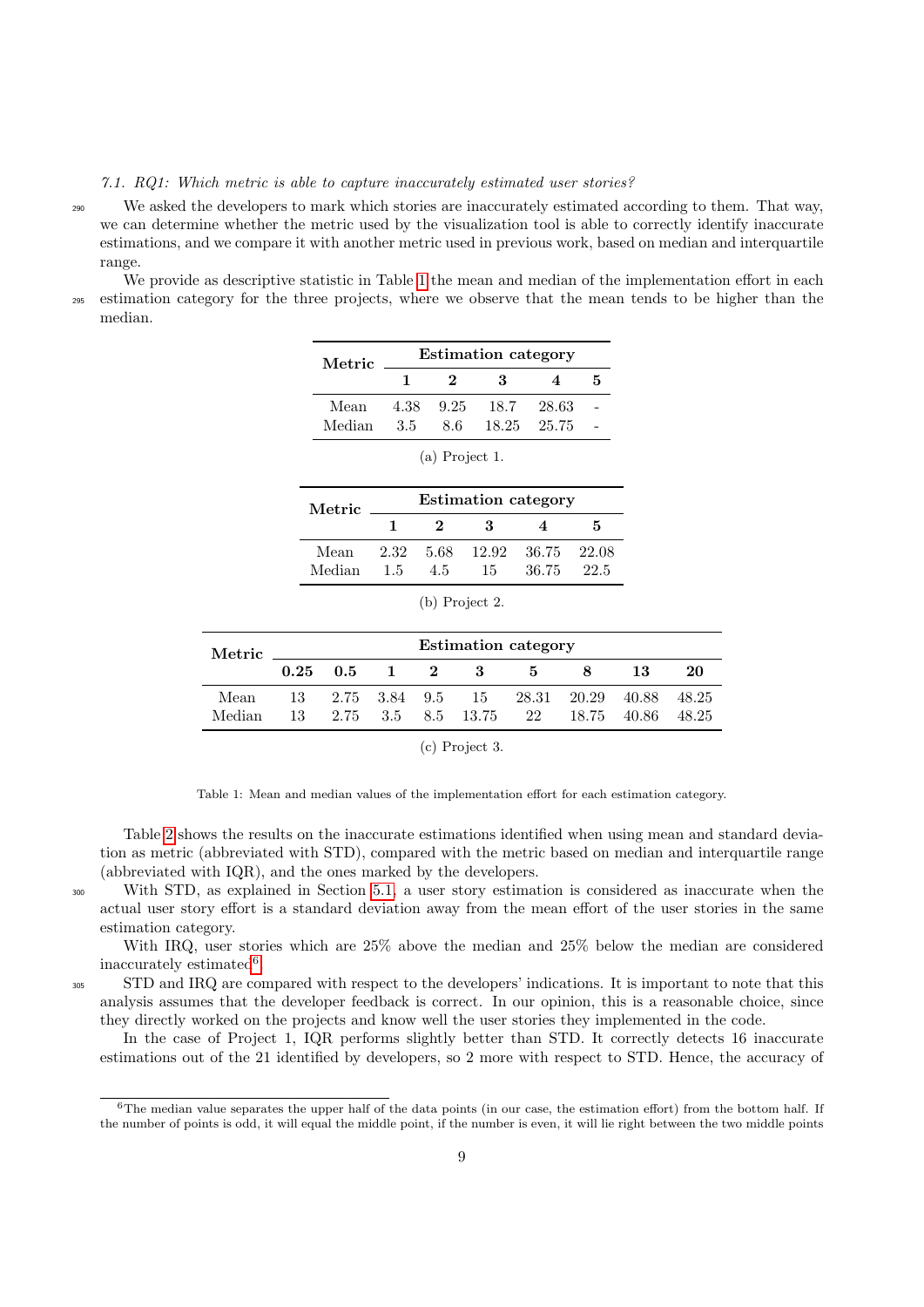<sup>310</sup> IQR results 76.2%, with respect to 66.6% of STD. In the case of Project 2, STD outperforms IQR as the latter produces more false positives (i.e., actually correct estimations detected as inaccurate). In the case of Project 3, IQR performs better than STD, as it correctly detects two more inaccurate estimations (18 against 16, out of 22 individuated by the developers). The accuracy of IQR is 81.8%, greater than the one of STD (72.7%).

<span id="page-9-0"></span>

| <b>STD</b> |    | IQR Developers |            |                |                | <b>STD</b> |    | IQR Developers   |
|------------|----|----------------|------------|----------------|----------------|------------|----|------------------|
| 14         | 16 | 21             |            |                |                | 10         | 14 | 11               |
|            |    | (a) Project 1. |            |                |                |            |    | $(b)$ Project 2. |
|            |    |                |            |                |                |            |    |                  |
|            |    |                | <b>STD</b> |                | IQR Developers |            |    |                  |
|            |    |                | 16         | 18             | 22             |            |    |                  |
|            |    |                |            | $\mathbf{c}$ ) | Project 3.     |            |    |                  |

Table 2: Number of inaccurate estimations identified by: mean and standard deviation (STD); median and interquartile range (IQR); the developers.

## <sup>315</sup> 7.1.1. Summary and Discussion of the Main Findings

We computed the accuracy <sup>[7](#page-9-1)</sup> of STD and compared it with the accuracy of IQR. Both metrics tend to produce some false negatives (inaccurate estimations not detected) and barely none false positive (correct estimations detected as inaccurate), which only occur in Project 2. For this reason, a solution to improve the accuracy could be to multiply the standard deviation or the interquartile range by a factor lower than <sup>320</sup> 1. By doing so, they will detect more inaccurate estimations.

In addition, we showed that the accuracy of IQR is slightly greater that the one of STD in Project 1 and 3. For this reason, it could be useful to show both metrics in the visualization tool (which currently shows only STD).

## 7.2. RQ2: Which are the most common reasons for under and over-estimations?

- <sup>325</sup> Additionally to the most common reasons we provided in the tool, among which the developers can choose (cf. Section [5.2\)](#page-6-0), the developers added other reasons in the comment field of the tool. We were particularly interested in those reasons as they allow us to investigate causes beyond the boundaries of existing literature. Those additional reasons for inaccurate estimations are:
- Duplicate/Redundancy: Sometimes, there exist two or more stories, which concern parts of the <sup>330</sup> same functionality to be implemented. If these stories are not separated carefully enough, it can happen that the developers estimate all stories as if they have to implement that same feature in every single story. When developing them, once the functionality is implemented, the other stories do need much less time to implement than estimated.
- Complexity of functionality under-estimated: There are certain software functionalities, for <sup>335</sup> example filtering, which are complex and can often lead to bugs and other difficulties that have to be solved in order to complete the story. If it is neglected in the estimation process, this easily leads to under-estimations.
- Complexity of functionality over-estimated: On the contrary to the previous reason, the developers often take into account that a story reflects a difficult functionality when estimating. But <sup>340</sup> if everything works as intended without any occurring problems, the actual effort to implement the story is lower than the estimated one, leading to an overestimated story.
- 

<span id="page-9-1"></span><sup>7</sup>We remind that, here, accuracy is in terms of correspondence with what the developers consider to be a inaccurate estimation and what our accuracy measures categorize it as inaccurate estimation.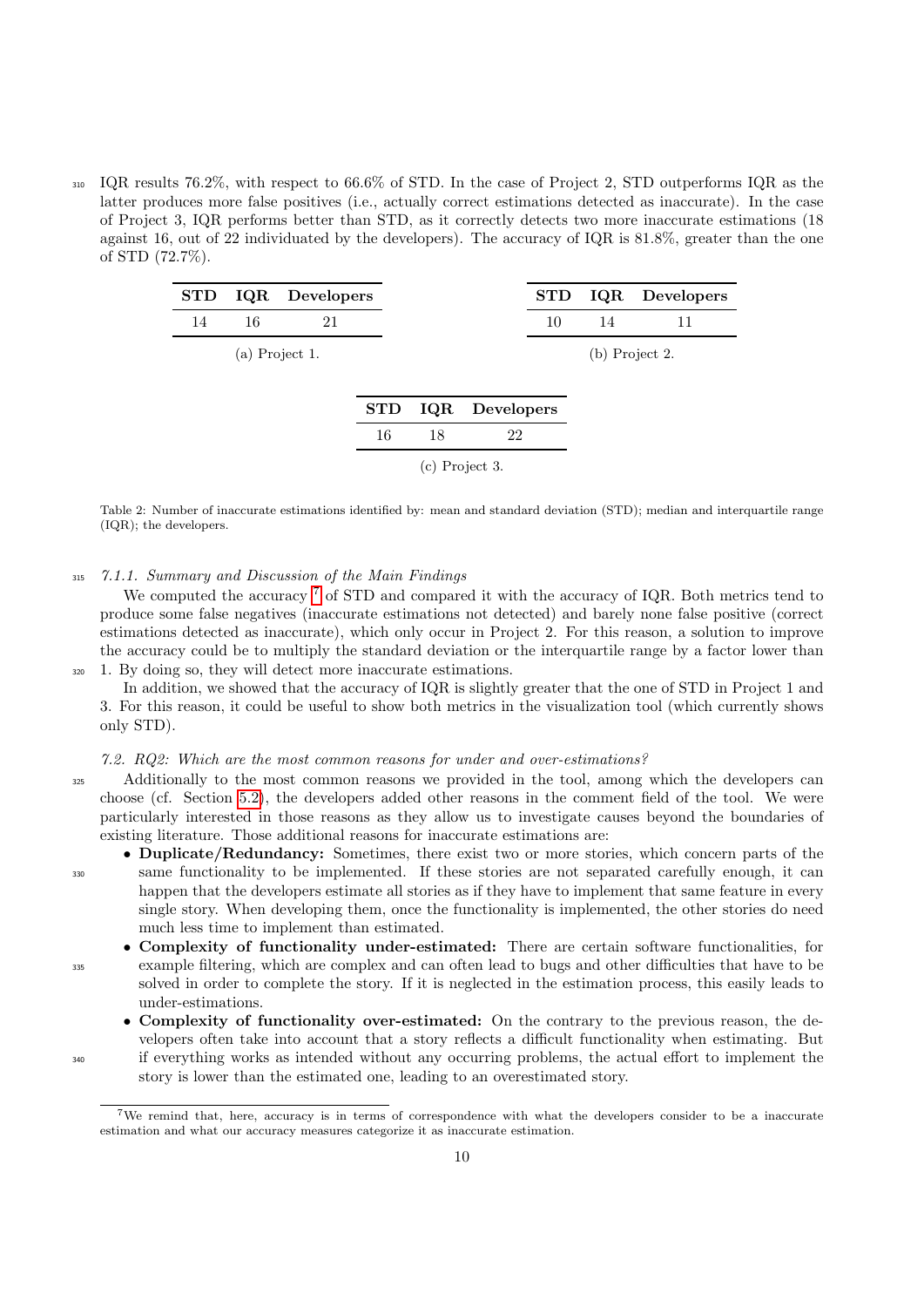- Gold plating: Gold plating is the situation in which developers add additional features or refine them although they are not required in the user story and may not be absolutely needed. While this may be acceptable as long as only very small features are added or small bugs are solved, this can become <sup>345</sup> problematic if too much time is spent on it.
- New team member: If a team member is new in the company or new in the project under consideration, he/she needs introductory training. He/she will not be as efficient as members completely familiar with the project and the used technologies. It is difficult to take this factor into consideration as the estimation process should not be dependent on who actually implements a story. Still, it is a <sup>350</sup> reason why under-estimations can occur. Theoretically, a new team member can also be a reason for overestimating a story, if the team considers the introductory learning factor when estimating but the new member does not need as much time as thought to familiarize himself/herself with the project.
- External resources needed: It can occur that a team is depending on some external resources to be able to complete a certain story. Dependence on such an external resource can not only delay the <sup>355</sup> implementation process regarding that story, but also often includes much communication overhead and potential problems that should be taken into account when estimating. If an overestimation occurs within this category, it means that the potential problems of external resources were considered but not observed during the implementation.
- Involvement of multiple developers on a story: It happens that a story has to be implemented <sup>360</sup> by several developers in sequential order. In this case, if a developer is not available, the others must re-do their work to be able to complete the story, thus leading to an under-estimation. On the contrary, in the case of pair programming, over-estimations can occur if the two developers work unexpectedly efficiently together.

|                                                   |                | Under-estimations |                |                | Over-estimations |                |                |      | Total |
|---------------------------------------------------|----------------|-------------------|----------------|----------------|------------------|----------------|----------------|------|-------|
| Reason                                            | P1             | P <sub>2</sub>    | P <sub>3</sub> | Tot            | P1               | P <sub>2</sub> | P <sub>3</sub> | Tot. |       |
| Understandability problems of the story           |                |                   |                |                | 0                |                |                |      |       |
| Lack of experience                                | 10             |                   |                | 19             |                  | 3              |                |      | 26    |
| Inaccurately assumed (non-)standard functionality | $\overline{2}$ |                   |                |                |                  |                |                |      |       |
| Error with effort/estimation recording            |                |                   |                |                | $\overline{2}$   |                |                | 4    |       |
| Rejection of the story                            |                |                   |                | 5              |                  |                |                |      |       |
| Technical problems                                |                |                   |                |                |                  |                |                |      |       |
| Unnoticed side task                               |                |                   |                | 6              |                  |                |                |      |       |
| Duplicate/Redundancy                              |                |                   |                | $\overline{2}$ | $\overline{2}$   |                | 4              |      |       |
| Complexity of functionality under-estimated       |                |                   | $\overline{2}$ | 3              |                  |                |                |      |       |
| Complexity of functionality over-estimated        |                |                   |                |                | 5                | 5              |                | 11   |       |
| Gold plating                                      |                |                   |                |                |                  |                |                |      |       |
| New team member                                   |                |                   |                |                | $\Omega$         |                |                |      |       |
| External resources needed                         |                |                   | 3              | 4              | 0                |                | $\Omega$       |      |       |
| Involvement of multiple developers on a story     |                |                   |                |                | 0                |                | $\Omega$       |      |       |

### <span id="page-10-0"></span>7.2.1. Occurrences of Reasons for inaccurate Estimations

Table 3: Occurrences of reasons for over-estimations and under-estimations in the three projects (P1, P2, P3) and in total

- <sup>365</sup> Tables [3](#page-10-0) show the occurrences of the reasons for under and over-estimations for the three projects and in total, collected from the feedback left by the developers in the tool. When a reason can lead only to over-estimation, the column relative to the under-estimation is filled with the symbol "-" (and vice-versa for under-estimation). In addition, it may happen that for a story more reasons have been indicated.
- In the case of Project 1, we found in total 39 reasons. The reason that occurred the most was "lack of <sup>370</sup> experience", with 10 under-estimations and 4 over-estimations. The developers used this reason to indicate inexperienced developers as well as inexperienced estimators (it happened often that back-end developers had to estimate front-end stories). Besides, "unnoticed side task" was the reason for most under-estimations and "complexity of functionality over-estimated" the most common reason for over-estimating. The only reason that did not occur was "technical problems". All other reasons only occurred once or twice for under

or over-estimations.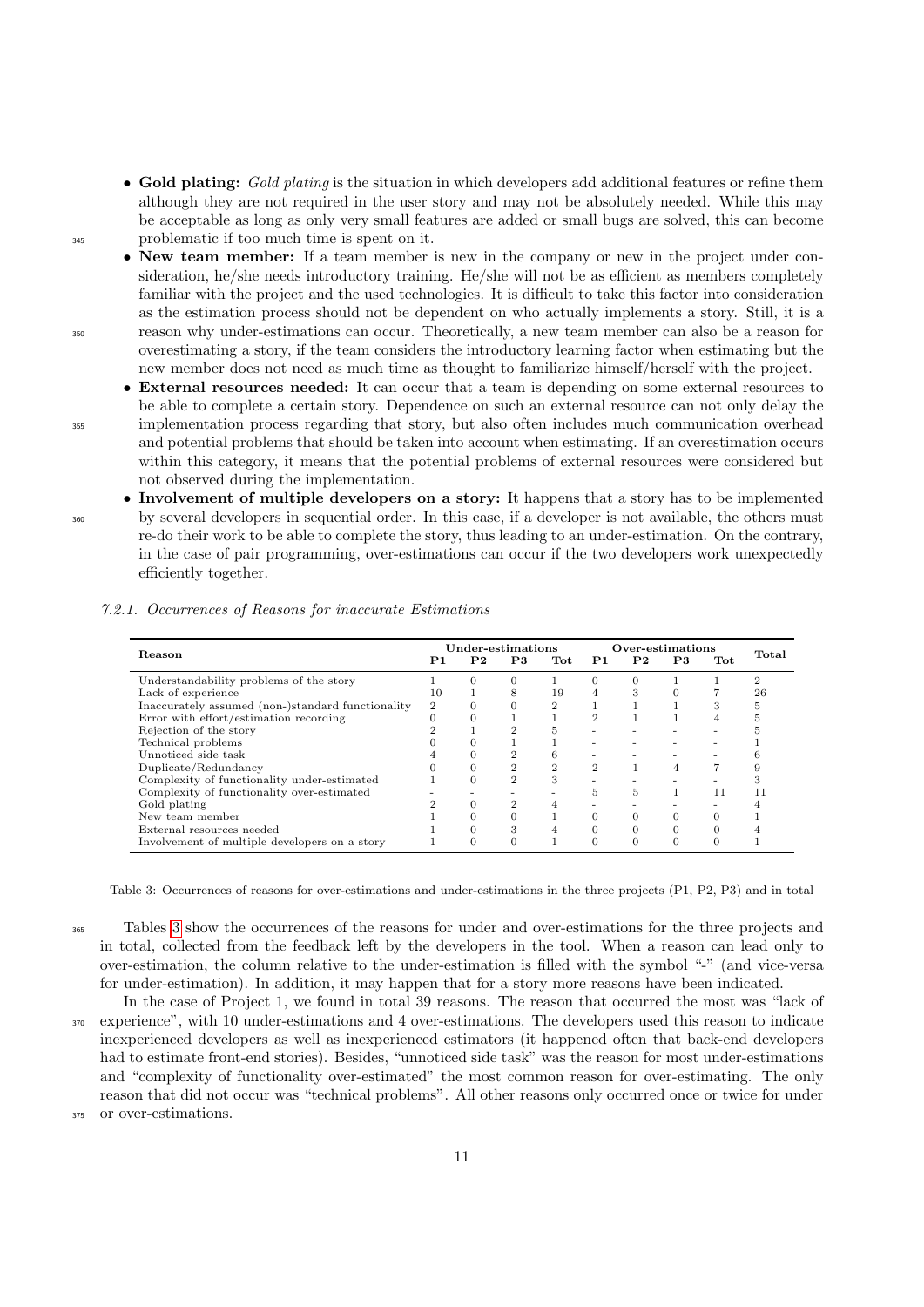In the case of Project 2, the most occurred reason for inaccurate estimations was "complexity of functionality over-estimated", with 5 over-estimations. "Lack of experience" is responsible for 1 under-estimation and 3 over-estimations. Three other reasons ("inaccurately assumed non-standard functionality", "error with effort/estimation recording", "duplicate/redundancy") caused over-estimations and the "rejection of <sup>380</sup> the story" caused 1 under-estimation. However, we identified only 13 occurrences of reasons, which limits

the significance of our findings.

In the case of Project 3, we identified 31 occurrences of reasons. "Lack of experience" is the most occurred reason for inaccurate estimations: it caused 8 under-estimations. "Duplicates/redundancy" occurred 6 times. In the case of over-estimations, it occurred because the main functionality of the user story at issue had

<sup>385</sup> already been implemented in another story, thus considerable parts of the story resulted redundant. In the case of under-estimations, a functionality that had to be implemented in more stories was actually implemented in just one, causing the story to be under-estimated. This project was also the only one where external resources were needed and caused 3 under-estimations. Most other reasons occurred once or twice; only the two categories "new team member" and "involvement of multiple developers on a story" did not <sup>390</sup> occur at all.

## 7.2.2. Summary and Discussion of the Main Findings

Combining the results obtained for the three projects, the most common reason for inaccurate estimations was "lack of experience", which occurred 26 times in total. This happened because either the estimation or the implementation of the user story was done by inexperienced developers.

<sup>395</sup> The other reason which occurred frequently (11 times) was "complexity of functionality over-estimated". However, according to developers who has been questioned on the topic, they consider that stories overestimated for this reason do not constitute a serious problem. They thought that higher implementation effort than the actual one was very likely required, since the functionalities in the over-estimated stories were difficult to implement. The fact that less time was actually needed do not lower the productivity of <sup>400</sup> the team.

Regarding the remaining reasons, they occurred less with respect to the previous ones. Therefore, we can conclude that the best way to reduce inaccurate estimations may be to keep consistency in the development teams and to guarantee that stories are always supervised by experienced team members.

# <span id="page-11-0"></span>7.3. RQ3: What are the possible indicators of inaccurate estimates?

<sup>405</sup> Table [4](#page-12-1) summarizes the user stories attribute used as possible indicators and their data types. Table [5](#page-12-2) shows the Pearson correlation coefficient [\[14\]](#page-14-13) between inaccurately estimated stories and the five indicators selected. The bar charts of the estimations in relation to each indicator, and for each project, are reported in an online appendix<sup>[8](#page-11-1)</sup>, and briefly summarized in the following, together with a comment on the correlations showed in Table [5.](#page-12-2) As far as correlations are concerned, we refer to the classification of Cohen [\[21\]](#page-15-5): correlation <sup>410</sup> values greater or equal than 0.5 are seen as strong, values between 0.3 and 0.5 as moderate, and values greater

than 0.1 and lower than 0.3 are seen as weak.

Epics. Correlations are weak or absent. However, when looking at the single occurrences validated by the developers, we observe that in every project there are epics that contain more incorrectly estimated stories than correct ones. Therefore, we deem reasonable to consider – although with caution – links to epics as a

<sup>415</sup> possible influencing factor.

UAC. There is only one project (Project 2) with a significant number of missing UAC  $(14)$ : in that project, every under-estimation occurred in a story without UAC. However, such finding is not robust, as only 2 under-estimations occurred in that project. Therefore, we cannot consider UAC as a possible influence factor that the presence or absence of UAC does not greatly impact the correctness of an estimation.

<span id="page-11-1"></span><sup>8</sup>Available at https://researchdata.nexacenter.org/daese/daese appendix.pdf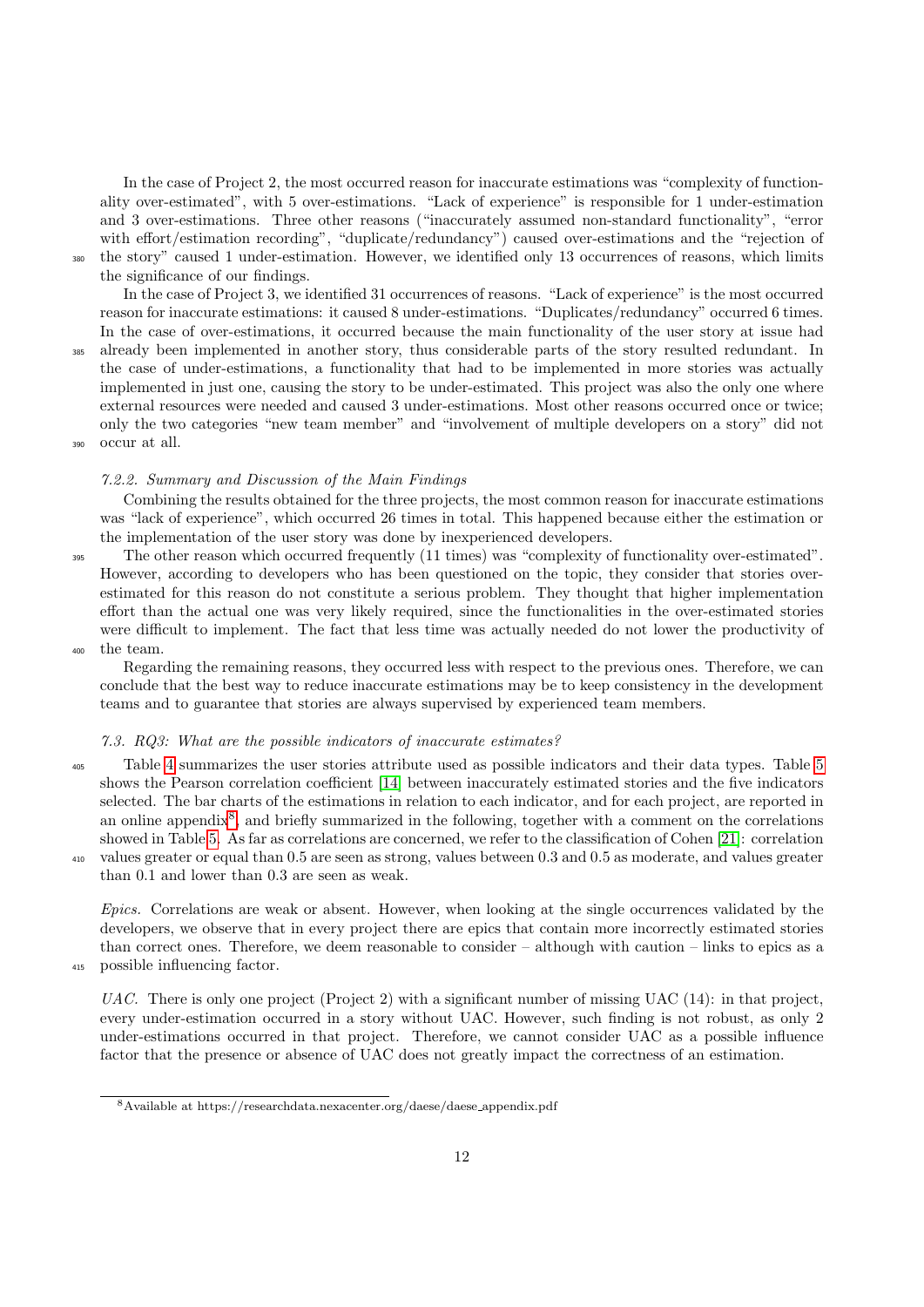<span id="page-12-1"></span>

| Indicator          | Explanation                                               | Data Type                                          |
|--------------------|-----------------------------------------------------------|----------------------------------------------------|
| Link               | Whether the story has links to other<br>stories           | $($ "Yes"<br><b>Boolean</b><br><b>or</b><br>"No")  |
| <b>UAC</b>         | Whether the story contains a UAC                          | $($ "Yes"<br><b>Boolean</b><br>or<br>" $No$ ")     |
| Story form         | Whether the story is formulated in the<br>user story form | Boolean<br>$($ "Yes"<br><sub>or</sub><br>" $No$ ") |
| Story size         | Estimation value of the story                             | Numerical                                          |
| Epic               | Which epic the story belongs to                           | <b>Textual</b>                                     |
| Inaccurate estima- | Whether the story was inaccurately es-                    | $($ "Yes"<br>Boolean<br><b>or</b>                  |
| tion               | timated                                                   | "No")                                              |
| Under/over estima- | Whether the story was over/under esti-                    | Textual ("No",<br>" $Un-$                          |
| tion               | mated                                                     | $der$ ", or "Over")                                |

Table 4: User stories attributes used as indicators in the correlations.

<span id="page-12-2"></span>

|            | Project 1  |       | Project 2 |                                                        | Project 3 |          |  |
|------------|------------|-------|-----------|--------------------------------------------------------|-----------|----------|--|
| Attribute  | Inaccurate |       |           | Under/over Inaccurate Under/over Inaccurate Under/over |           |          |  |
| Link       | 0.162      | 0.051 | 0.386     | 0.397                                                  | $-0.154$  | $-0.077$ |  |
| UAC        | 0.216      | 0.194 | 0.018     | 0.116                                                  | 0.162     | 0.085    |  |
| Story form | $-0.026$   | 0.011 | 0.196     | 0.225                                                  | 0.119     | 0.034    |  |
| Story size | 0.294      | 0.397 | 0.311     | 0.173                                                  | $-0.012$  | 0.044    |  |
| Epic       | 0.083      | 0.108 | $-0.091$  | $-0.133$                                               | 0.169     | 0.232    |  |

Table 5: Correlation between inaccurate (and under/over) estimations and the possible indicators of inaccurate estimations.

<sup>420</sup> Story form. Regarding the user story form, Project 3 contains only three user stories that are not formulated in the recommended form, the other two projects contain a significant amount of stories where this form is missing. In Project 1, the number of inaccurate estimations of stories in user story form is close to the number of those not formulated in the form  $(9 \text{ vs. } 12 \text{ respectively})$ . In Project 2, the number of overestimations is higher for stories in user story form (7 vs. 2) and the two under-estimations are also in the <sup>425</sup> correct form. Therefore we conclude that in our dataset the user story form does not seem to be correlated with inaccurate estimates.

Links to other stories or tasks. Correlations are moderate for Project 2, and low or irrelevant for Project 1 and Project 3. By looking at the occurrences on each project, in Project 1 and Project 2 the stories with links are much more inaccurately estimated than the stories without any link. Out of 38 stories with links,

- <sup>430</sup> 21 are inaccurately estimated, while out of the 35 stories without links, only 11 are inaccurately estimated. In Project 3, only a few stories have links and, thus, we cannot draw any reasonable consideration on it. Although evidence is not strong, overall, we think that at least in presence of stories with links to other stories or tasks, developers should be more cautious when estimating.
- User story size. Correlations are moderate and low for Project 1 and 2. In fact, with the exception of <sup>435</sup> Project 3 where over-estimations are distributed rather equally, over-estimations tend to occur more often for larger stories. This suggests that in our projects, the smaller stories are more correctly estimated, while the larger ones tend to be more inaccurately estimate.

# <span id="page-12-0"></span>7.3.1. Results of the Bayes Classifier

In this Section, we present the results of the naive Bayes classifier we implemented, which uses influence factors to predict whether a user story is likely to be inaccurately estimated (cf. Section [6\)](#page-7-0). The classifier is a mean to test whether the used influence factors may be reliable indicators of inaccurate estimations.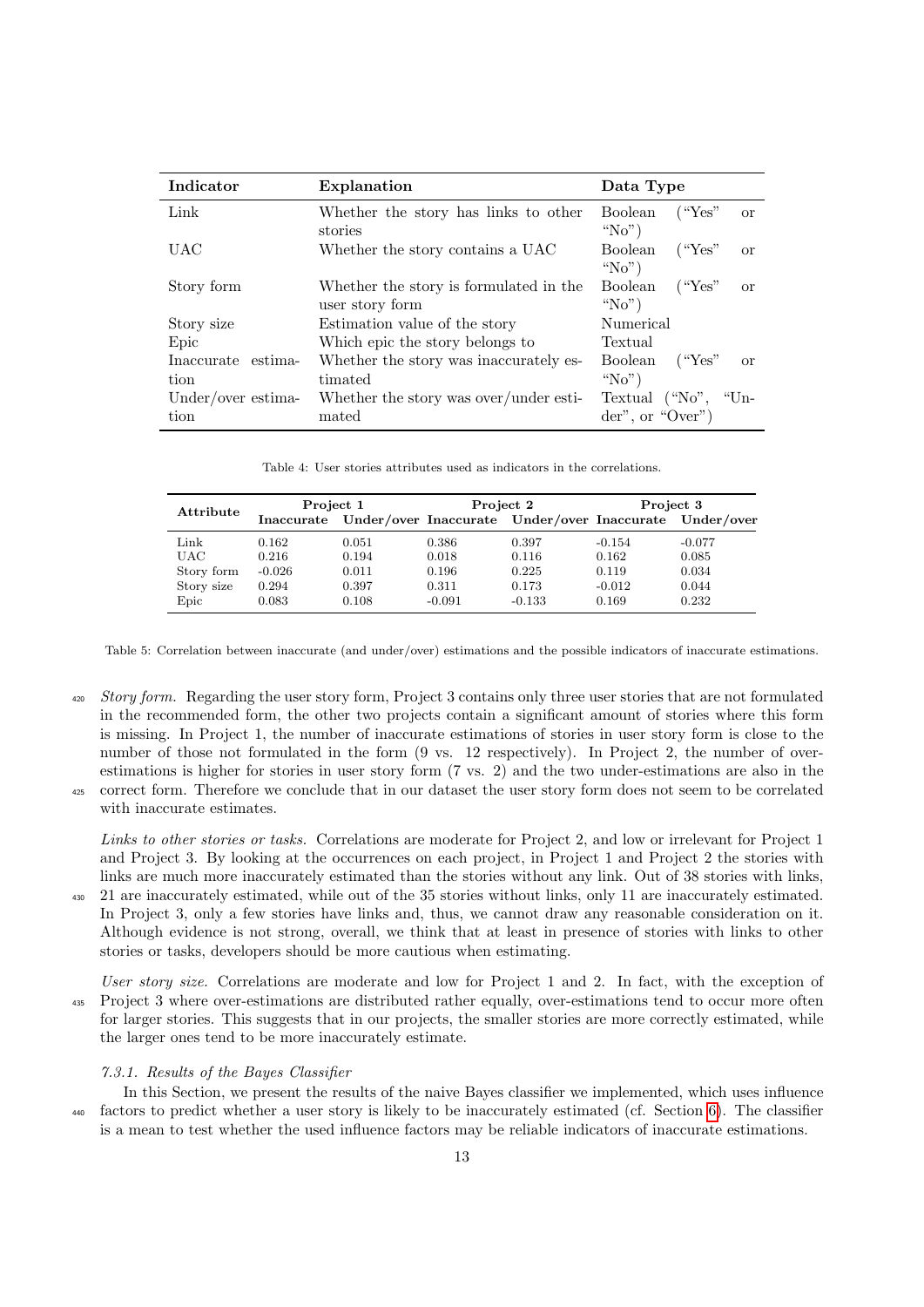Results on the model fitting are presented in Table [6,](#page-13-2) with two runs: the first using all possible influence factors mentioned in Section [3,](#page-2-0) the second one using only the influence factors identified in this Section as connected to inaccurate estimates.

<sup>445</sup> In the first case, 33 out of 43 user stories in Project 1 were predicted correctly, 23 out of 30 stories in Project 2 were correct. Therefore, we get a prediction accuracy of more than 76% in both projects. In the second case, the prediction accuracy slightly increase and is around 80% in both projects.

In addition, we ran another test to validate the the Bayes classifier itself, in which we use as training set only data from Project 1 and we predict user stories from Project 2. That way, we do not use as training set <sup>450</sup> any data that we want to predict. As influence factors, we considered only the three that are connected to inaccurate estimates and produced higher prediction accuracy in the previous runs. With this setup, we got 19 correct predictions of Project 2, 7 incorrect predictions, and 4 stories that could not be predicted because they contained story point numbers, which did not exist in Project 1. The resulting prediction accuracy is 63%.

<span id="page-13-2"></span>

| Used Influence Factors                  | Project   | <b>Correct</b><br>predictions | <b>Fitness</b> |
|-----------------------------------------|-----------|-------------------------------|----------------|
| Epic, Story size, Link, UAC, Story form | Project 1 | 33/43                         | 76.7%          |
| Epic, Story size, Link, UAC, Story form | Project 2 | 23/30                         | 77%            |
| Epic, Story size, Link                  | Project 1 | 34/43                         | 79.1\%         |
| Epic, Story size, Link                  | Project 2 | 24/30                         | 80.0%          |

Table 6: Prediction accuracy of the Bayes classifier.

#### <sup>455</sup> 7.3.2. Summary and Discussion of the Main Findings

We do not find any strong correlation about indicators and inaccurate estimates, but some moderate relationship with three indicators: user story size, links to other stories, and epics.

Using only the three indicators in the naive Bayes classifier results were slightly better than using the whole set of indicators (around 80% vs. around 76%). This may suggest that the three above-mentioned <sup>460</sup> indicators may be possible indicators of inaccurate estimations.

We do not think that results are strong enough to draw significant conclusions. However, we deem reasonable to conclude that in presence of these three indicators, the developers might use a bit more caution when estimating the effort of an user story.

# <span id="page-13-0"></span>8. Limitations

<sup>465</sup> One of the main limitation of our work is the fact that we used data only from three projects and one company: as a consequence, generalization of results is an issue.

Another limitation regards the comparison of the metrics used for identifying inaccurate estimations: in fact, the accuracy of the metrics greatly depends on how strict the developers were in marking estimations as inaccurate, since false negatives (inaccurate estimations not detected by the metric) and false positives

<sup>470</sup> (correct estimations detected as inaccurate by the tool) are defined by developers. Therefore, it is not possible to compare the two metrics in absolute terms.

# <span id="page-13-1"></span>9. Conclusions

With our study presented in this manuscript, we contribute to a better understanding and improvement of estimation processes based on user stories. Our overall goal was to identify most common reasons of inac-<sup>475</sup> curate estimations and indicators for inaccurate estimations. The study was conducted using three project environments hosted by a German company which develops web applications with the agile methodology.

14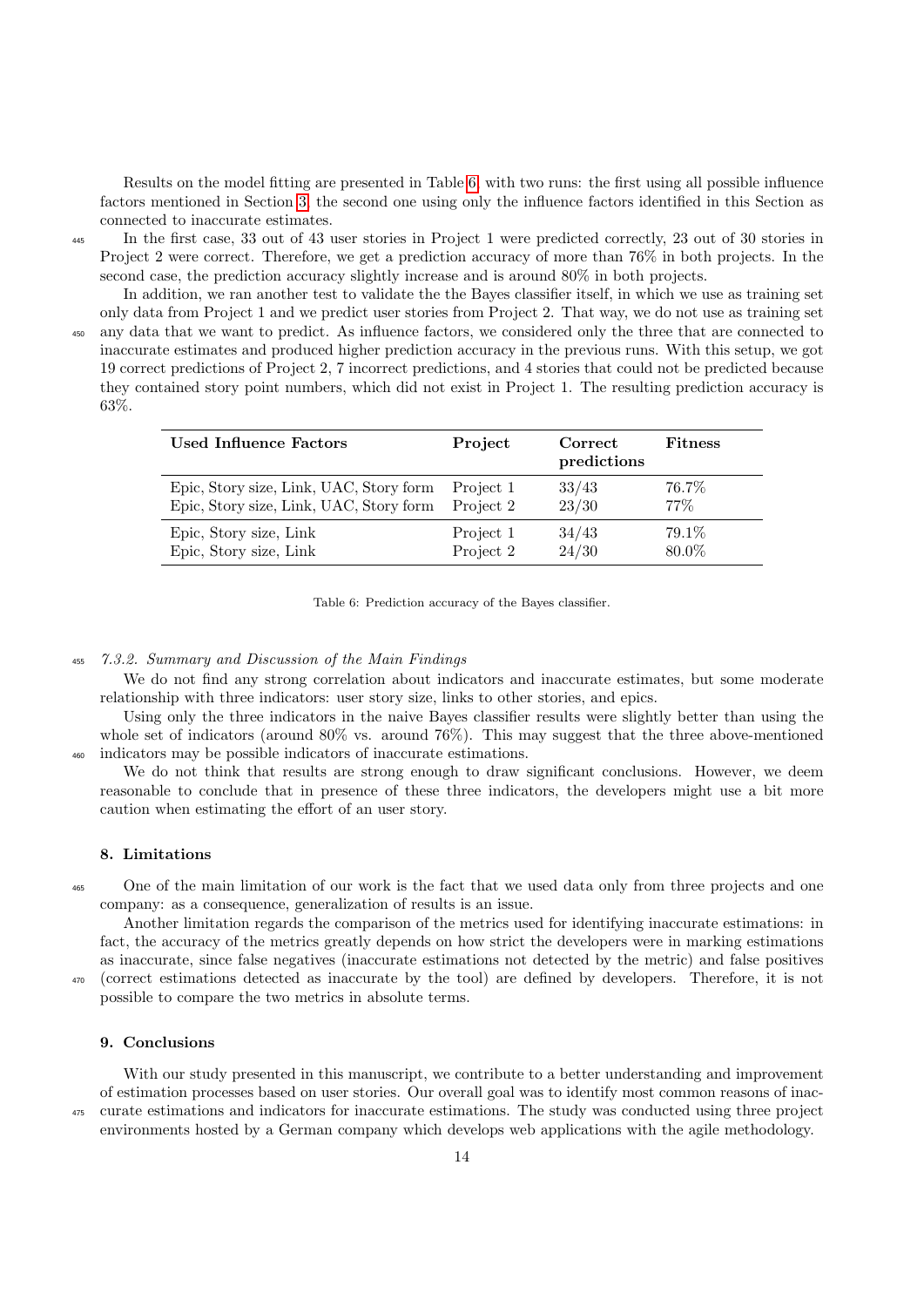To achieve the goal, we followed a research methodology previously experimented within the same company: we combine data analytics with human feedback by means of an interactive visualization. To this end, we developed a tool which shows actual and estimated implementation effort of user stories, and which <sup>480</sup> is able to suggest inaccurately estimated stories following a rather conservative statistical approach. The

user can further provide feedback on the reasons of inaccurate estimations for each of the user stories.

In the case of our study, we discovered that the most common reason for inaccurate estimations was the lack of experience of the involved developers.

In addition, combining developers feedback with user stories data, we identified – although without strong <sup>485</sup> statistical evidence – possible indicators of inaccurate estimations: the larger user stories, the user stories which have link to other stories, tasks, or epics are the ones which are most likely to be inaccurately estimated. This seems to indicate that the higher the complexity, the higher the uncertainty in the estimation.

The results support researchers already in gaining a better understanding for how to potentially discover inaccurate estimations and causes that lead to such inaccurate estimations, thus, allowing to steer further <sup>490</sup> research on those results. To further increase the impact for practitioners, we will explore in the future how to best use tools like the one we implemented in context of our study to support detecting and mitigating

inaccurate estimations. This shall support transferring our analytical results to conceptual contributions applicable in practice.

# Acknowledgements

<sup>495</sup> The authors wish to thank the employees at the German company where this study was conducted. The authors whish to thank also Sebastian Eder and Sacha Storz for the contribution and stimulating discussions as well as Magne Jørgensen for feedback on earlier versions of this manuscript.

#### References

- <span id="page-14-1"></span><span id="page-14-0"></span>[1] S. McConnell, Software estimation: demystifying the black art, Microsoft press, 2006.
- <sup>500</sup> [2] E. Egorova, M. Torchiano, M. Morisio, C. Wohlin, A. Aurum, R. B. Svensson, Stakeholders' perception of success: An empirical investigation, in: 2009 35th Euromicro Conference on Software Engineering and Advanced Applications, 2009, pp. 210–216. [doi:10.1109/SEAA.2009.33](http://dx.doi.org/10.1109/SEAA.2009.33).
	- [3] P. Mohagheghi, M. Jørgensen, What contributes to the success of it projects? an empirical study of it projects in the norwegian public sector, Journal of Software 12 (9) (2017) 751–758. [doi:10.17706/jsw.12.9.751-758](http://dx.doi.org/10.17706/jsw.12.9.751-758).
- <span id="page-14-3"></span><span id="page-14-2"></span><sup>505</sup> [4] N. Nan, D. E. Harter, Impact of budget and schedule pressure on software development cycle time and effort, IEEE Transactions on Software Engineering 35 (5) (2009) 624–637. [doi:10.1109/TSE.2009.18](http://dx.doi.org/10.1109/TSE.2009.18).
	- [5] C. N. Parkinson, Parkinson's Law, Buccaneer Books, 1996.
- <span id="page-14-6"></span><span id="page-14-5"></span><span id="page-14-4"></span>[6] N. Mittas, L. Angelis, Overestimation and underestimation of software cost models: Evaluation by visualization, in: 39th Euromicro Conference on Software Engineering and Advanced Applications, SEAA 2013, Santander, Spain, September <sup>510</sup> 4-6, 2013, 2013, pp. 317–324.
	- [7] M. JøRgensen, [A review of studies on expert estimation of software development effort,](http://dx.doi.org/10.1016/S0164-1212(02)00156-5) J. Syst. Softw. 70 (1-2) (2004) 37–60. [doi:10.1016/S0164-1212\(02\)00156-5](http://dx.doi.org/10.1016/S0164-1212(02)00156-5).
		- URL [http://dx.doi.org/10.1016/S0164-1212\(02\)00156-5](http://dx.doi.org/10.1016/S0164-1212(02)00156-5)
	- [8] VersionOne, [The 9th annual state of agile survey,](http://scrumgroup.org/wp-content/uploads/2015/03/state-of-agile-development-survey-ninth.pdf) (as consulted online on 2015-05-03) (2015).
- <span id="page-14-8"></span><span id="page-14-7"></span><sup>515</sup> URL <http://scrumgroup.org/wp-content/uploads/2015/03/state-of-agile-development-survey-ninth.pdf> [9] M. Jorgensen, M. Shepperd, A systematic review of software development cost estimation studies, Software Engineering,
	- IEEE Transactions on 33 (1) (2007) 33–53.
- <span id="page-14-10"></span><span id="page-14-9"></span>[10] A. Vetro, R. Dürre, M. Conoscenti, D. M. Fernández, M. Jørgensen, Combining data analytics with team feedback to improve the estimation process in agile software development, Foundations of Computing and Decision Sciences 43 (4) <sup>520</sup> (2018) 305–334.
	- [11] A. Vetrò, S. Ognawala, D. Méndez Fernández, S. Wagner, Fast feedback cycles in empirical software engineering research, in: 2015 IEEE/ACM 37th IEEE International Conference on Software Engineering, Vol. 2, 2015, pp. 583–586. [doi:](http://dx.doi.org/10.1109/ICSE.2015.198) [10.1109/ICSE.2015.198](http://dx.doi.org/10.1109/ICSE.2015.198).
- <span id="page-14-12"></span><span id="page-14-11"></span>[12] J. Sutherland, Scrum handbook, Scrum Training Institute Press, 2010.
- <span id="page-14-14"></span><span id="page-14-13"></span><sup>525</sup> [13] M. Cohn, [User Stories and User Story Examples by Mike Cohn,](https://www.mountaingoatsoftware.com/agile/user-stories) [Online; accessed 28. Nov. 2018] (Nov 2018).
	- URL <https://www.mountaingoatsoftware.com/agile/user-stories> [14] J. Benesty, J. Chen, Y. Huang, I. Cohen, Pearson correlation coefficient, in: Noise reduction in speech processing, Springer, 2009, pp. 1–4.
	- [15] D. Phan, D. Vogel, J. Nunamaker, The search for perfect project management, Computerworld 22 (39) (1988) 95–100.